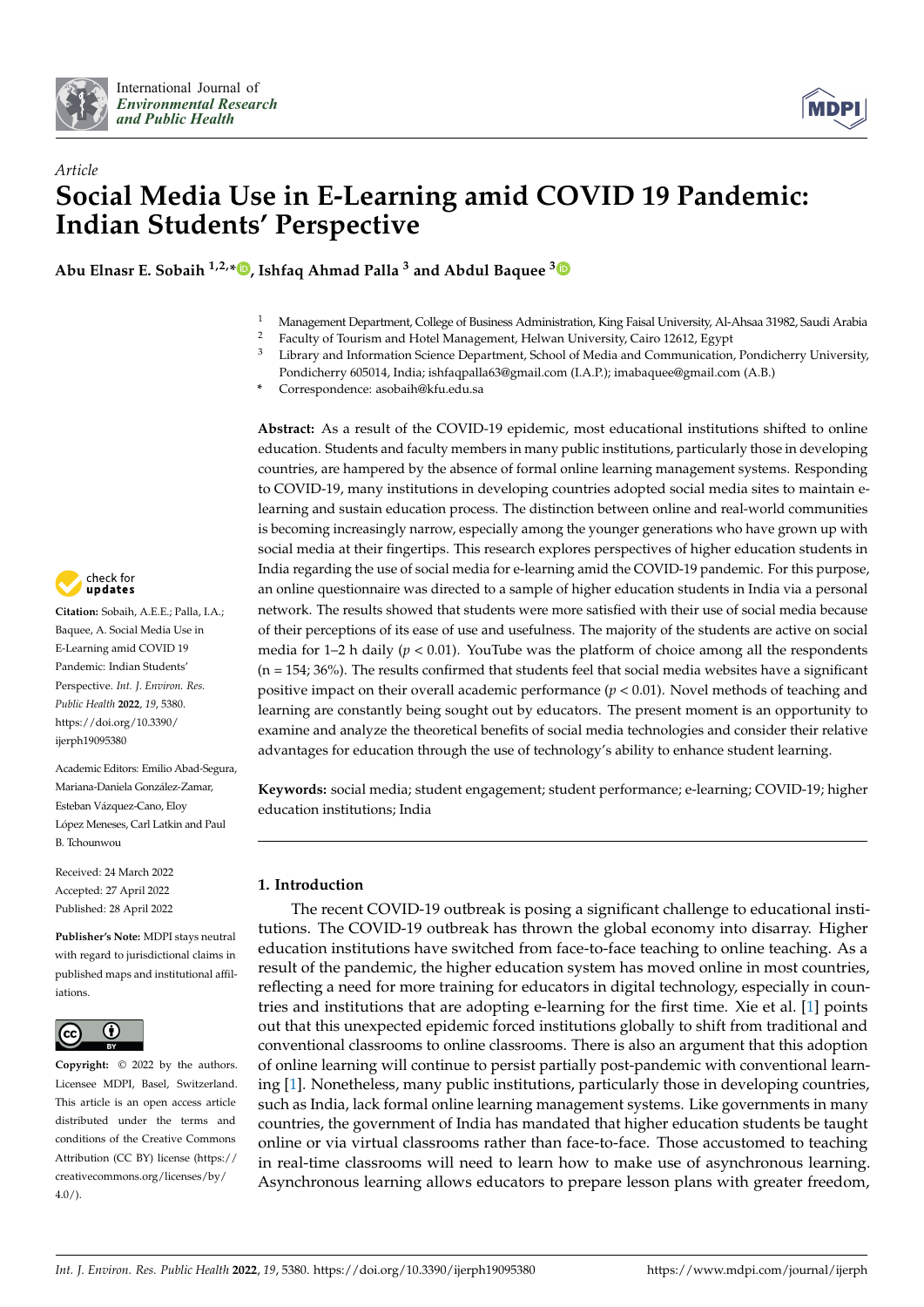while also allowing students to review these lessons several times at their convenience [\[2\]](#page-9-1). This type of learning is most effective when delivered digitally through a proper leaning management system. For students, educators do not necessarily need to deliver material at a specific time; they can access it online and engage with it at their own convenience. Educators can monitor student participation and set up online appointments for students who have specific questions or needs. Asynchronous digital classrooms allow educators and students to have more time to think and collaborate [\[3\]](#page-9-2). This is thanks to technological developments in portable devices, with multimedia capabilities that facilitate e-learning for students. This generation of college and university students relies heavily on social media to stay in touch with friends, parents and educators [\[4](#page-9-3)[,5\]](#page-9-4). It is not uncommon for students to use their smartphones, tablet computers, laptops and many other electronic devices every single day.

A review of research on the use of social media for e-learning, particularly amid the COVID-19 epidemic (see, for example, [\[6](#page-9-5)[–8\]](#page-9-6)), showed a limited understanding on how digital technologies, such as virtual or online learning situations and social media, can help students achieve their educational goals. In spite of the fact that social media can be used as an educational tool, little is known about "how it affects students' motivation in e-classroom as well as their academic performance". The present study sought to answer the above research questions. More specifically, this research study aims to assess students' choices and motivational factors behind the use of social media; to examine the impact on academic success/grades; to assess attitudes and beliefs towards social media educational contexts during the COVID-19 pandemic.

#### **2. E-Learning amid the COVID-19 Pandemic**

An e-learning program is a traditional curriculum supplemented by digital resources. E-learning can take place inside or outside a traditional classroom due to the widespread use of computers and the internet [\[9\]](#page-9-7). There is a growing interest among academics and policymakers alike in e-learning, which is reshaping the educational landscape. Online learning activities such as posting to discussion forums and looking up information can provide students with many practical online skills in a more incidental and informal manner. Learners could benefit from these skills, which include critical analysis of resources, effective online communication, and the ability to decipher and filter data [\[10\]](#page-9-8). As a result of the COVID-19 pandemic, e-learning has replaced traditional teaching methods. The COVID-19 pandemic posed a threat to humanity, as it forced the shutdown of a wide range of global activities, including educational ones in many countries, including India. Before the current pandemic, e-learning was not widely accepted as a legitimate form of education or learning in many developing countries, such as India. This is especially true for many public universities in developing countries, which have no access to formal learning management systems. In order to stop the spread of the virus, higher educational institutions have been forced to switch to e-learning using the educational platforms available. Since global restrictions on the spread of COVID-19 were implemented, higher educational institutions have begun providing the majority of their services via the internet, including lectures and various assessments, via multiple platforms, for over 60% of students around the world [\[11\]](#page-9-9). Students' willingness to use e-learning systems in developed countries is less of an issue than it is in developing countries, because significant progress has already been made in the adoption and use of e-learning systems by students. It is noted that the digital divide between developed and developing countries remains a major obstacle to the adoption of e-learning systems [\[12](#page-10-0)[,13\]](#page-10-1). Due to the COVID-19 lockdown, many universities have had to implement online teaching and learning. However, most universities and colleges have found the transition from classroom to online learning difficult, despite some notable successes. The transition was more difficult in many developing countries, especially with the absence of formal learning management systems and limited digital resources [\[7,](#page-9-10)[8\]](#page-9-6).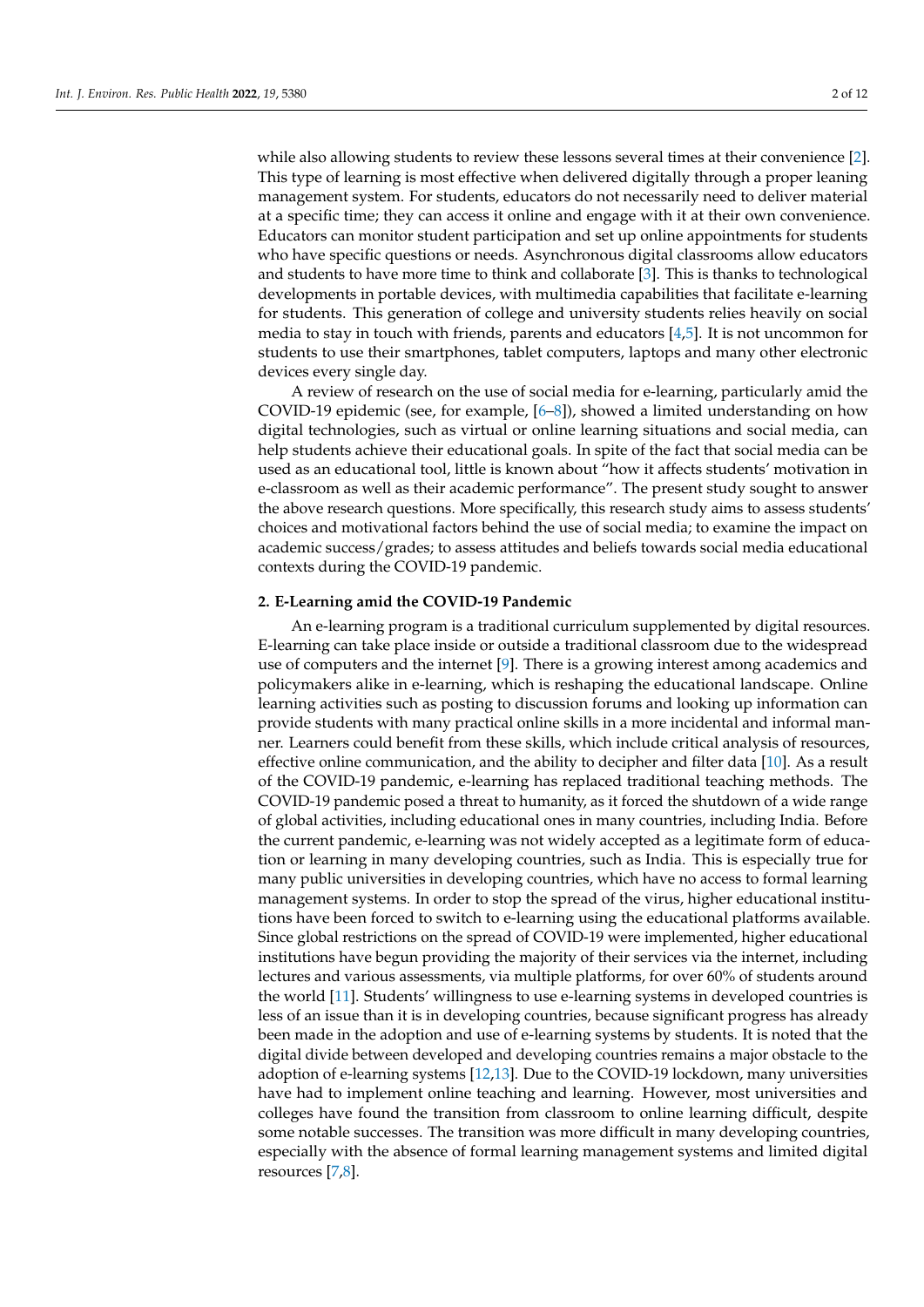#### **3. The Use of Social Media for E-Learning**

Social media platforms are among the simplest and most effective means of disseminating information [\[14\]](#page-10-2). Over the past decade, social media has become the primary method of mass digital communication across different organizations. The ability to connect with individuals who share similar values, interests, or aspirations is becoming increasingly commonplace because of the internet's ability to facilitate networking. Since students are responsible for their own education in online environments, self-regulation of learning is important for dealing with e-learning [\[15\]](#page-10-3). Nevertheless, in the last few years, the world has seen a rise in social media websites, which are "becoming increasingly pervasive in higher education" [\[16\]](#page-10-4) and have established a new phenomenon on the internet. Students' personal lives have grown increasingly intertwined with their academic pursuits because of remarkable technical breakthroughs and the rapid expansion of social media websites [\[17\]](#page-10-5). With the advent of new educational technologies, such as social media, educators can better engage students both inside and outside of the classroom, ultimately affecting their academic performance [\[18\]](#page-10-6). However, social media can be a boon for one reason and bane for another, and the educational benefits of incorporating social media into learning situations are debatable. A number of research works [\[19–](#page-10-7)[21\]](#page-10-8) in the field have highlighted that the use of social media websites can have a beneficial or negative impact on students' academic performance. Self-motivation is fostered by the informal and autonomous nature of social media [\[19\]](#page-10-7). In light of the rapid proliferation of social media platforms in educational systems, scholars and educators have been compelled to examine how these platforms have impacted their education. Many university students and faculty members use social media sites such as Facebook and Twitter to share ideas and resources for classroom instruction [\[20\]](#page-10-9). The popularity and frequency with which students use social media shows that, when used effectively, these networks may encourage out-of-class participation, which may ultimately boost academic success [\[20\]](#page-10-9). In light of these findings, it appears that students' sense of community in the classroom is intertwined with other aspects of the classroom. Empirical evidence in the field of online education also supports this line of thinking [\[21\]](#page-10-8).

The negative facets of social media websites have also been elaborately discussed. Using social media in educational settings has come under fire from researchers for its potential impacts on academic performance [\[22](#page-10-10)[–27\]](#page-10-11). Roux and Parry [\[28\]](#page-10-12) emphasized that time spent on social media can be troublesome and has a detrimental impact on academic achievement, because students spend very little time socializing face to face or in person with other people as they spend more time on social media, and this reduces their communication abilities. Some studies [\[29,](#page-10-13)[30\]](#page-10-14) concentrated on the impact of social media on Pakistani students' education and on their lifestyles. The study indicated that teenagers' and children's usage of social media could damage their lives and have a detrimental impact on their education [\[30\]](#page-10-14). Students' college grades suffered as a result of their excessive use of Facebook. Students' use of Facebook while carrying out schoolwork was found to have a negative impact on their grade average. Researchers found that extracurricular social media use by students, particularly weaker ones, was detrimental to academic performance [\[25](#page-10-15)[,31\]](#page-10-16). It is difficult for many educators to implement social media in education because of privacy concerns [\[4\]](#page-9-3). Using social media as a teaching tool is more difficult for educators because they must uphold a duty to protect students' privacy [\[32,](#page-10-17)[33\]](#page-10-18). Mental health is harmed among pupils who are addicted to social media [\[34\]](#page-10-19); they are becoming increasingly depressed and engaging in self-harming behavior because of excessive use of both their smartphones and social media [\[35\]](#page-10-20).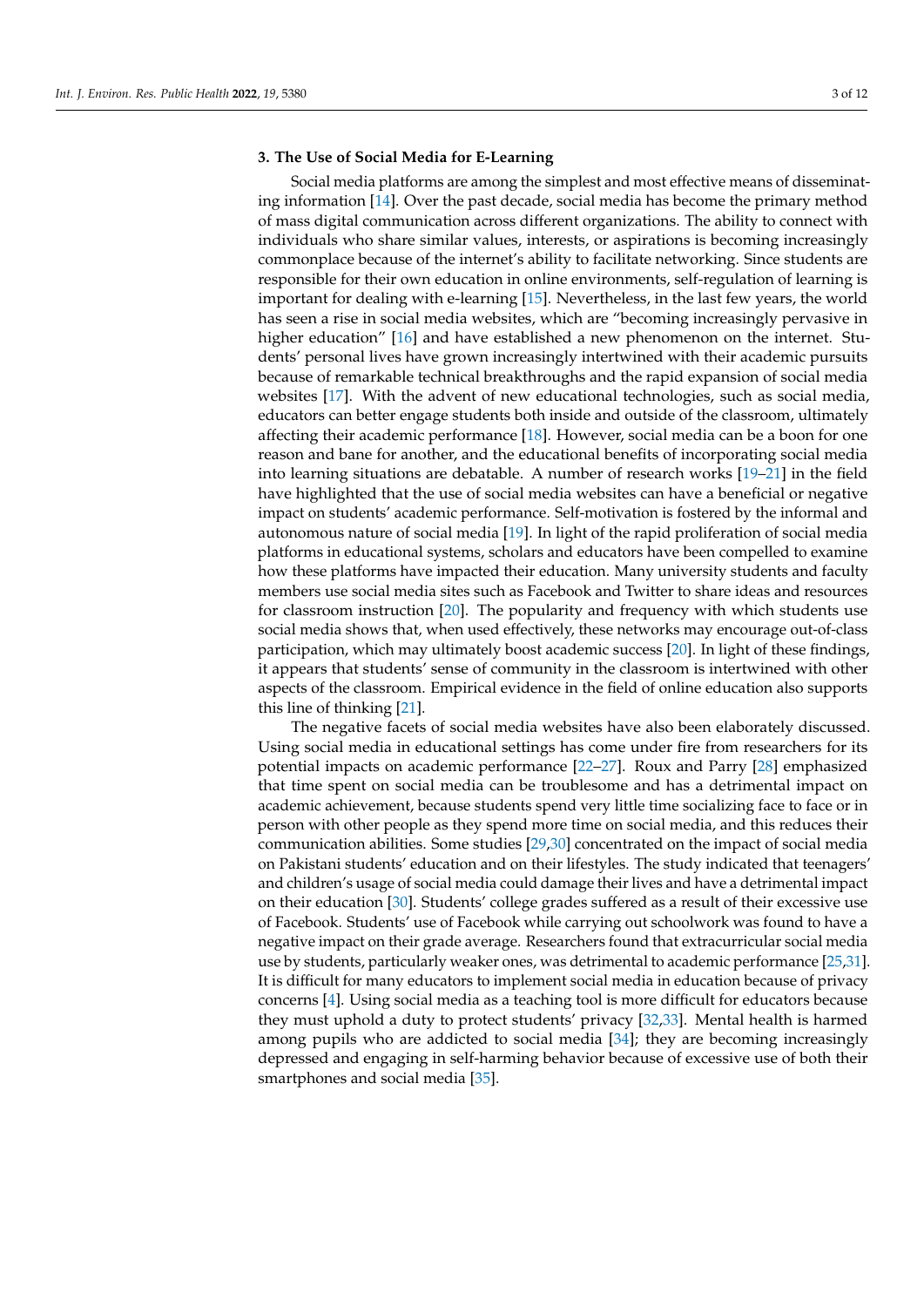#### **4. Methods**

#### *4.1. Population and Sample*

The research population of this study included students in public higher education institutions in India. According to Krejcie and Morgan [\[36\]](#page-10-21), the sample size for a population upwards of 1 billion should be 384 or more. Our targeted sample gave a total of 500 responses. This number of questionnaires is inconsistent with previous studies on social media [\[7,](#page-9-10)[8\]](#page-9-6). Students were accessed through personal networks, e.g., through the teachers of the students. A total of 431 questionnaires were valid for analysis, with a response rate of 86%. We conducted a nationwide survey and distributed questionnaires to students in different institutions across the country in order to achieve our study objectives. Participants consisted of undergraduate and postgraduate students from various Indian public universities.

#### *4.2. Data Collection*

The best practices for online surveys, suggested by Evans and Mathur [\[37\]](#page-10-22), were adopted for ensuring proper data collection. The questionnaire forms were sent via email, WhatsApp and other social media platforms to students in different higher education institutions in India. The adopted best practices included giving a brief message for students about the objectives of the study and their participation for research purposes. There were some simple instructions on how they should fill in the questionnaire form. We adopted an easy design of questionnaire, relying on option selection rather than writing. We also used pretested research items (more information in Section [4.3\)](#page-3-0). We accessed students through our personal networks in different higher education institutions. We covered as wide a geographical area as possible to obtain a good representation of the population. The research team members followed up with the teachers and their students to answer any questions and ensure quick and appropriate responses, justifying our excellent response rate. The data of this study were collected during the first semester of the academic year 2021–2022, primarily during December 2021.

#### <span id="page-3-0"></span>*4.3. The Research Instrument*

The questionnaire was divided into three main sections. Participants' gender, education details and amount of time spent on social media were included in Section A of the questionnaire. Section B included social media platforms of choice, purpose of using social media and motivation associated with social media. Section C included social media's impact on their overall academic achievement and their attitudes toward and beliefs about social media use in educational contexts. The full items of the questionnaire form are presented in Appendix [A.](#page-8-0) Various rating scales were developed to directly measure a participant's emotions. The Likert scale is the most commonly employed rating scale. Likert scales can be used in order to determine how people feel about an object, an idea or a phenomenon. Attitudes toward and beliefs about social media use in educational contexts were measured using a five-point Likert scale. We used previously validated survey items to measure the constructs and contextualized them to fit our research methodology. Items examined students' attitudes and motivations towards the use of social media for learning purposes and students' academic performance [\[38,](#page-10-23)[39\]](#page-10-24).

#### *4.4. Data Analysis*

The Statistical Package for the Social Sciences (SPSS) was used for analyzing the collected data. Numbers and percentages were used for descriptive results, especially for the profiles of the respondents. A *p*-value (<0.01) was deemed significant for the chi-square test, which was employed to look for a link between variables.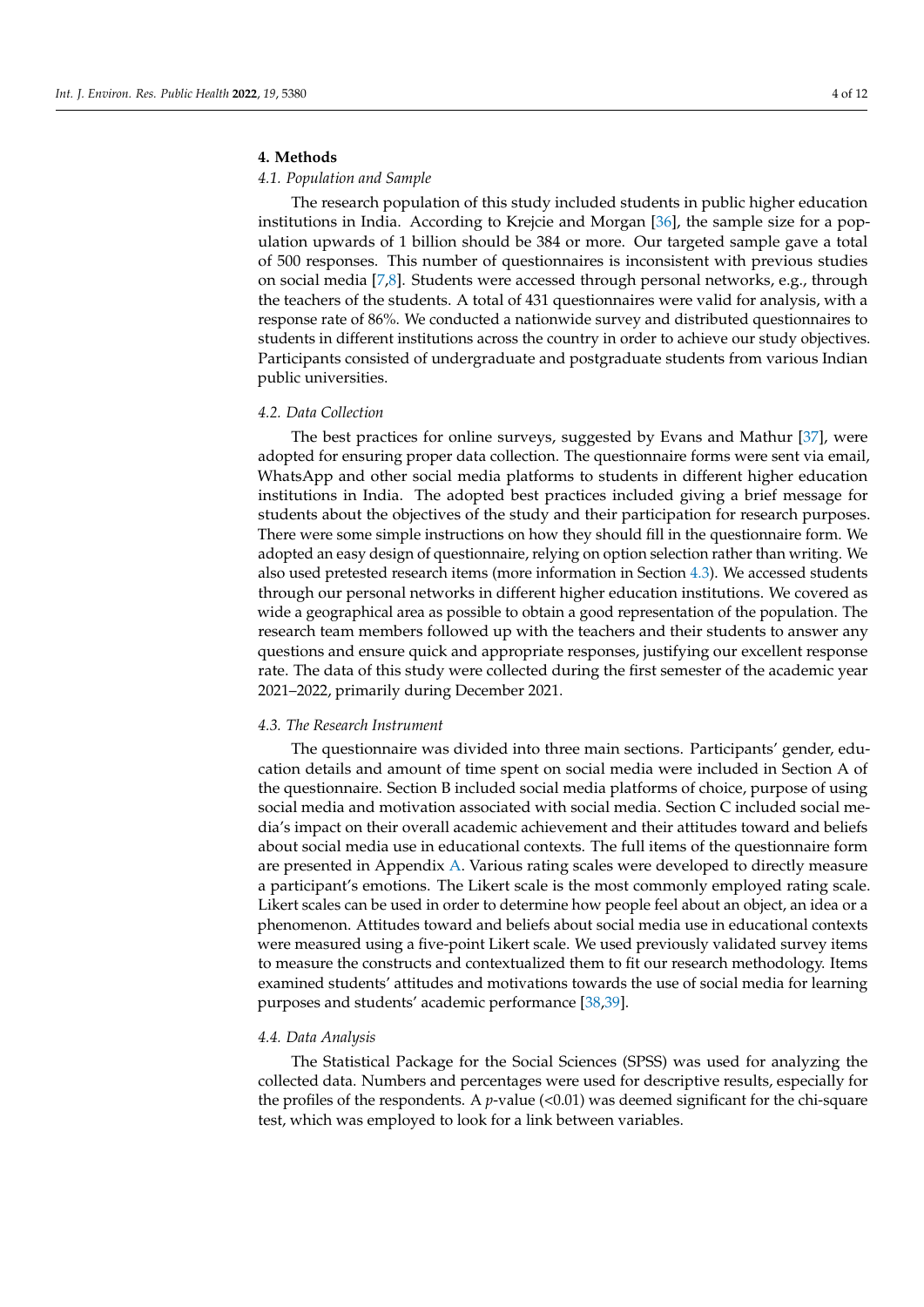#### **5. Key Findings**

Out of the total respondents ( $n = 431$ ), 313 were male (73%) and the remaining 118 respondents were female (27%). The majority of respondents were postgraduate (65%) compared with 35% undergraduate students. Respondents in different disciplines or sciences are presented in this study (Table [1\)](#page-4-0). As far as time spent on social media on a daily basis is concerned, it was found that  $50\%$  (n = 215) of respondents spent 1–2 h on social media daily, whereas  $30\%$  (n = 130) respondents spent 3–4 h on social media in a day. Additionally, only 10% of the respondents spent less than 1 h daily on social media and another 10% spent more than 5 h on social media daily (Table [1\)](#page-4-0).

| Profile                                   |           | Frequency  | $\%$       |           |  |
|-------------------------------------------|-----------|------------|------------|-----------|--|
| Gender                                    |           |            |            |           |  |
| Male                                      |           | 313        | 73         |           |  |
| Female                                    |           | 118        | 27         |           |  |
| Education                                 |           |            |            |           |  |
| Undergraduate                             |           | 153        | 35         |           |  |
| Post Graduate                             |           | 278        | 65         |           |  |
| Subjects/Stream                           |           |            |            |           |  |
| Science/Engineering                       |           | 154        | 36         |           |  |
| Arts/Social Science                       |           | 179        | 41         |           |  |
| Commerce/management                       |           | 98         | 23         |           |  |
| Time Spent on social media on daily basis |           |            |            |           |  |
| Time spent                                | Frequency | Percentage | Value (df) | $p$ value |  |
| $<$ 1 $h$                                 | 42        | 10         |            |           |  |
| $1 - 2h$                                  | 215       | 50         |            |           |  |
| $3-4h$                                    | 130       | 30         | 25.189(3)  | 0.000     |  |
| >5h                                       | 44        | 10         |            |           |  |

<span id="page-4-0"></span>**Table 1.** The profile of respondents and time spent on social media daily.

Table [2](#page-4-1) presents the social media platforms of choice. It is revealed that the largest share of the male respondents ( $n = 107$ ; 34%) chose YouTube as their preferred social media platform, followed by Facebook (n = 89; 28%), Twitter (n = 51; 16%) and ResearchGate  $(n = 34; 10%)$ . Similarly, among the female respondents, YouTube has the highest percentage of users. However, more female respondents preferred ResearchGate over Twitter (see Table [2\)](#page-4-1).

<span id="page-4-1"></span>**Table 2.** Social media platforms of choice.

| Gender | YouTube | $\%$ | Facebook | $\%$ | <b>Research Gate</b>    | $\%$     | Twitter | $\%$ | <b>Others</b> | $\%$ |
|--------|---------|------|----------|------|-------------------------|----------|---------|------|---------------|------|
| Male   | 107     | 34   | 89       | 28   | Э±                      | ⊥⊾       | 51      | 16   | 32            | 10   |
| Female | 47      | 39   | 34       | 28   | $\cap$<br>$- -$<br>---- | 10<br>ᆂᇦ |         |      |               |      |

Table [3](#page-5-0) highlights the factors which motivated the respondents to use social media sites. Nearly half of the total male respondents ( $n = 146$ ;  $47\%$ ) used social media for their personal purposes, i.e., communication with their friends and families, but of the female respondents, a larger number of students ( $n = 44$ ; 37%) used social media for entertainment. There were no major differences between male and female usage of social media for information-seeking purposes: 63 male respondents (20%) compared to 23 female students (19.5%)**.** The other purpose for using social media among both male and female respondents was altruism (see Table [3\)](#page-5-0).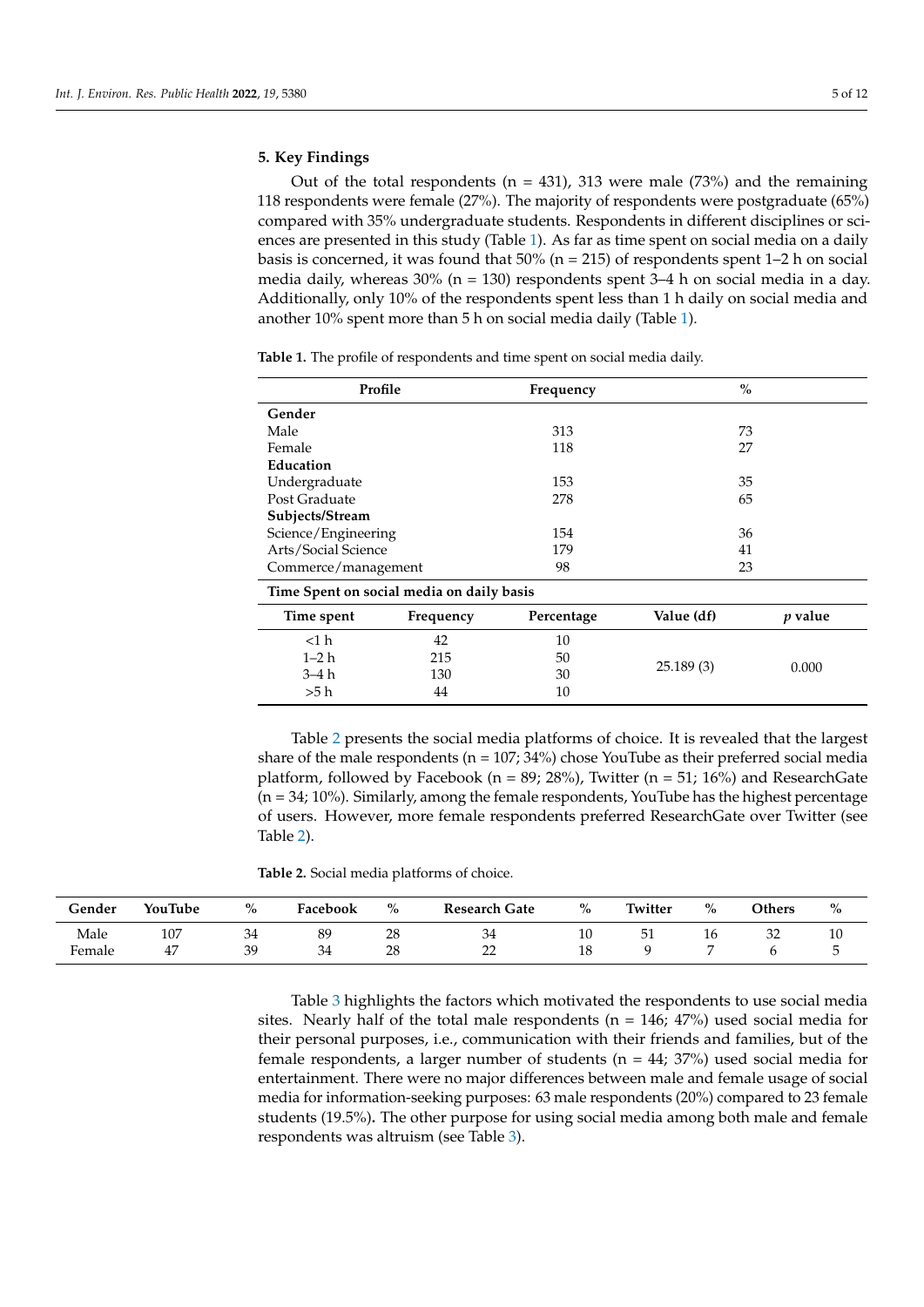|        | Purpose | Entertainment Personal Use |     | Altruism | <b>Information Seeking</b> | Value (df) | <i>v</i> Value |
|--------|---------|----------------------------|-----|----------|----------------------------|------------|----------------|
| Gender | Male    | 90                         | 146 |          | 63                         | 12.070 (3) | 0.007          |
|        | Female  | 44                         | 38  |          | 23                         |            |                |

<span id="page-5-0"></span>**Table 3.** Motivations for using social media.

Table [4](#page-5-1) shows an interesting finding that  $77\%$  male students (n = 240) answered that social media helped them to improve their marks or grade during the COVID-19 pandemic, and 60% female students gave this answer. This reflects the value of social media usage for educational purposes.

<span id="page-5-1"></span>**Table 4.** Impact on students' grades.

| Gender | <b>Helped My Grade</b> | Did Not Help My Grade |
|--------|------------------------|-----------------------|
| Male   | 240 (77%)              | 73 (23%)              |
| Female | 71 (60%)               | $47(40\%)$            |

Table [5](#page-5-2) represents the impact of social media on overall academic performance. Here, our study found that  $63\%$  male respondents ( $n = 197$ ) agreed that social media helped them in improving their overall academic performance, and  $25%$  (n = 79) male students said that social media has a moderate impact on overall academic performance. In terms of female students, less than 50% students ( $n = 53$ ) went with the option that social media has a highly positive impact on their overall academic performance. Of the female students,  $33\%$  (n = 39) said social media has a highly negative impact on their overall academic performance, while 11% students from the same category claimed a negative impact of social media on their overall academic performance.

<span id="page-5-2"></span>**Table 5.** Impact on overall academic performance.

|                |                                 | <b>Impact on Overall Academic Performance</b> |                                 |            |                |
|----------------|---------------------------------|-----------------------------------------------|---------------------------------|------------|----------------|
| Gender         | <b>Highly Impact (Positive)</b> | Moderate Impact                               | <b>Highly Impact (Negative)</b> | Value (df) | <i>v</i> Value |
| Male<br>Female | 197 (63%)<br>53 $(45%)$         | 79(25%)<br>26(22%)                            | $37(11\%)$<br>39(33%)           | 27.064 (2) | 0.000          |

Overall, the use of social media sites for education shows positive attitudes and beliefs among the respondents. The majority of them (above 80%) agreed or strongly agreed that they enjoy using social media as it provides better learning opportunities, improves students' outcomes and makes learning interactive. Meanwhile, less than 15% responded that the use of social media causes distraction from their online study during the pandemic  $(Table 6)$  $(Table 6)$ .

**Table 6.** Attitudes toward and beliefs about social media use in education.

| <b>Factors</b>                                                | Strongly<br><b>Disagree</b> | <b>Disagree</b> | <b>Neither Agree</b><br><b>Nor Disagree</b> | Agree       | <b>Strongly</b><br>Agree |
|---------------------------------------------------------------|-----------------------------|-----------------|---------------------------------------------|-------------|--------------------------|
| Enjoy using social networking sites                           | 15 (3.48)                   | 18 (4.18)       | 31(7.19)                                    | 153(35.5)   | 214 (49.65)              |
| Ease of use                                                   | 11(2.55)                    | 13(3.02)        | 47(10.9)                                    | 159 (36.89) | 201(46.64)               |
| Better learning opportunities with<br>social networking       | 7(1.62)                     | 4(0.93)         | 22(5.1)                                     | 195 (45.24) | 203(47.1)                |
| Enjoy using social networking<br>for assignments              | 84 (19.49)                  | 69 (16.01)      | 78 (18.1)                                   | 98 (22.74)  | 102 (23.67)              |
| Social networking is good for<br>socializing not for learning | 178 (41.3)                  | 104 (24.13)     | 67(15.55)                                   | 34 (7.89)   | 48 (11.14)               |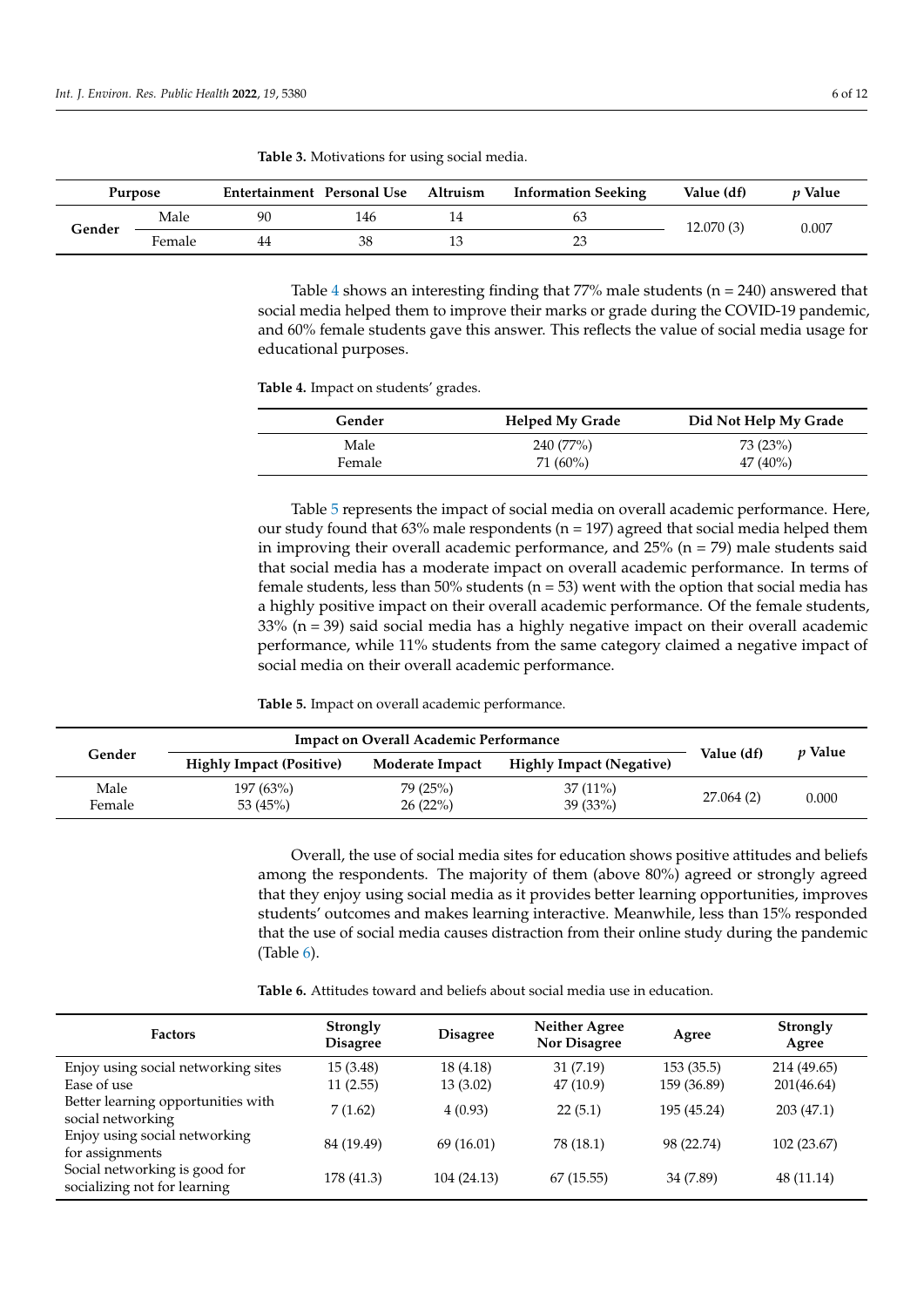<span id="page-6-0"></span>

|  | Table 6. Cont. |
|--|----------------|
|--|----------------|

| <b>Factors</b>                                                                | <b>Strongly</b><br><b>Disagree</b> | <b>Disagree</b> | <b>Neither Agree</b><br>Nor Disagree | Agree       | <b>Strongly</b><br>Agree |
|-------------------------------------------------------------------------------|------------------------------------|-----------------|--------------------------------------|-------------|--------------------------|
| Social networking makes learning<br>interactive/interaction with peers        | 22(5.1)                            | 16 (3.71)       | 38(8.82)                             | 160 (37.12) | 195 (45.24)              |
| Social networking improving<br>student outcomes                               | 11(2.55)                           | 7(1.62)         | 25(5.8)                              | 141 (32.71) | 247 (57.31)              |
| Social networking<br>encourages sharing                                       | 76 (17.63)                         | 49 (11.37)      | 118 (27.38)                          | 91(21.11)   | 97 (22.51)               |
| Satisfied with social networking in<br>collaborative learning<br>environments | 45 (10.44)                         | 17 (3.94)       | 19 (4.41)                            | 154 (35.73) | 196 (45.48)              |
| Using social networking is<br>distracting in education                        | 194 (45.01)                        | 112 (25.99)     | 58 (13.46)                           | 43 (9.98)   | 24 (5.57)                |

#### **6. Discussion**

Information and communication technologies (ICTs) are becoming increasingly important in the teaching and learning process due to their rapid spread throughout society and their contribution to the education process [\[40\]](#page-10-25). As the need for educational resources grows, new and exciting ways to address those needs have emerged, thanks in part to the advancements made possible by modern technology. Educators and institutions are constantly experimenting with social media tools in the hope of involving and engaging students, and enhancing the learning community among their students. Social media has the potential to transform the traditional lecture classroom, opening new avenues of communication and learning that lecture classes alone are unable to provide [\[41\]](#page-10-26). Students' learning can be aided by fostering an online learning community [\[42,](#page-10-27)[43\]](#page-11-0). Higher education institutions are always looking for ways to increase student learning through the use of ICT tools [\[42,](#page-10-27)[44\]](#page-11-1). As discussed earlier in the literature review, in higher education, the usage of social media can benefit students in a variety of ways, including deeper comprehension and learning, improved recall, increased involvement and engagement, more structure and attention, and improved teamwork and organization [\[4–](#page-9-3)[8\]](#page-9-6). It is widely accepted that the use of Web 2.0 resources, such as YouTube, Facebook and ResearchGate, etc., enhances teaching and learning processes and is "considered as a necessity for the development of lifelong learners" [\[45](#page-11-2)[–47\]](#page-11-3). This notion is supplemented by the increase in the number of students who use various social media platforms to communicate for scholarly purposes.

Our results suggest that use of social media has led to improvements in the grades of both male and female respondents (males:  $n = 240$ , 77%; females:  $n = 71$ , 60%). Participants were also asked about the impact of using social media. Male ( $n = 197$ ; 63%) and female  $(n = 53; 45%)$  respondents highlighted that the use of social media had a highly positive impact on their overall performance  $(p < 0.01)$ . These findings are in line with some studies in the literature, e.g., Ref. [\[6\]](#page-9-5), showing that the use of social media for e-learning supports grades and academic performance, especially amid the COVID-19 pandemic. The results are inconsistent with other studies, e.g., Ref. [\[19\]](#page-10-7), which claim that social media usage does not support students' grades.

In terms of the time spent on different social media platforms, half of respondents (n = 215; 50%) used social media for 1–2 h daily. We found that students rely heavily on YouTube (n = 154; 36%). It could be because watching educational content on YouTube makes learning more enjoyable and interactive and boosts the motivation of students to learn. Various studies have found a positive effect of YouTube on students [\[48](#page-11-4)[–51\]](#page-11-5). Aside from the obvious convenience of being able to access course materials via social media and mobile devices, there are some other advantages to this method of learning. Social media and mobile devices are widely regarded by students as inexpensive and convenient sources of relevant information [\[52\]](#page-11-6). Other social media platforms, such as Twitter and Facebook, are linked to higher levels of student involvement and information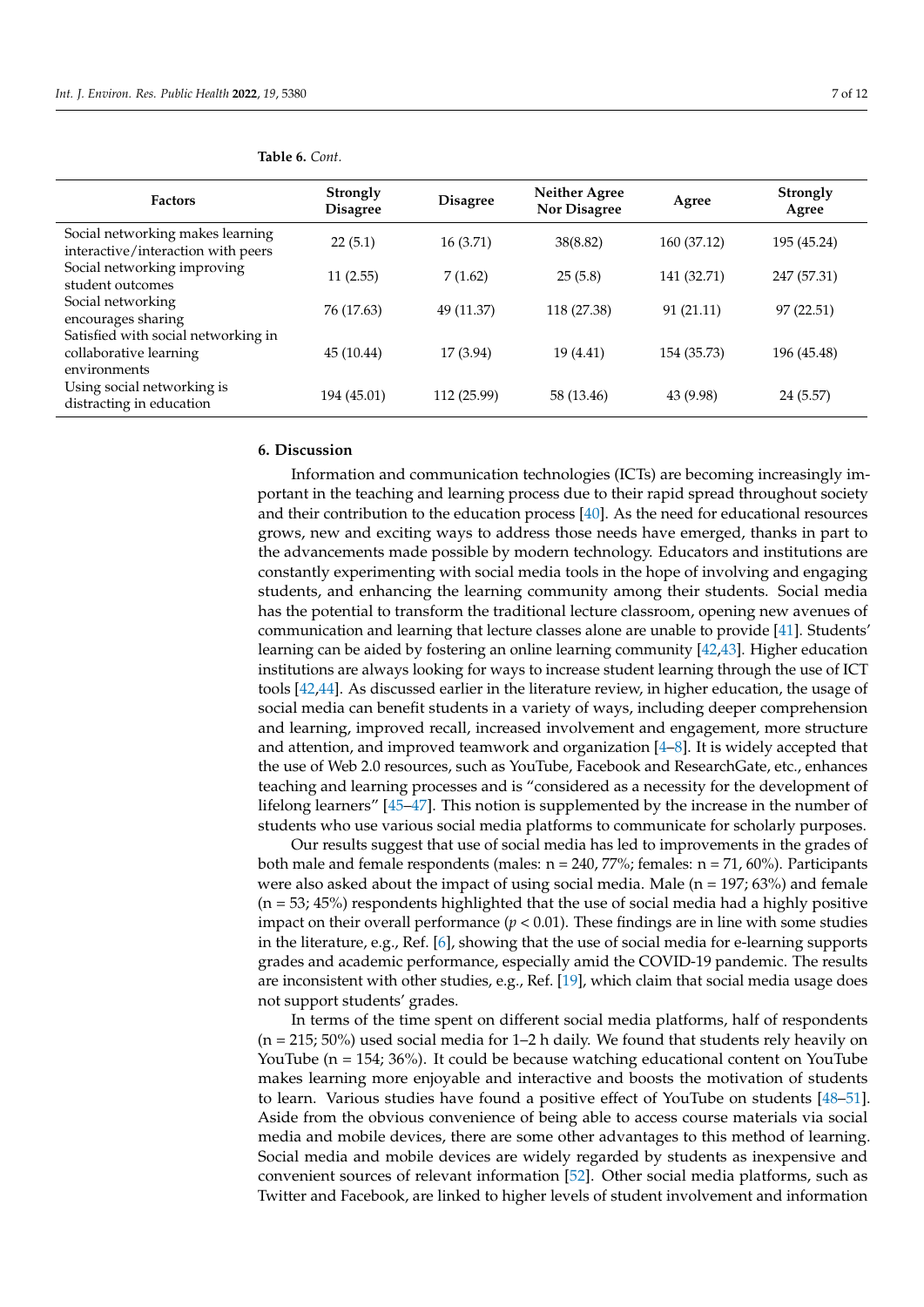sharing [\[53\]](#page-11-7). In addition to supporting student education, Web 2.0 tools can also help individuals overcome communication and writing difficulties. Social media can be used beyond education.

Our results highlighted that the majority of the students use social media sites for personal use (n = 184; 43%), followed by entertainment (n = 134; 31%). Web 2.0 tools can be useful, but excessive use can lead to a lack of focus on learning and a decrease in academic performance, as highlighted by [\[13](#page-10-1)[,54](#page-11-8)[,55\]](#page-11-9). Many educational institutions are discovering the benefits of social media's rapid rise in India, especially amid the COVID-19 pandemic. Social media can have a positive impact on students' academic performances, and it is important for both educators and higher education policymakers to recognize this. In order to ensure a long-term improvement in academic performance, all stakeholders should recognize the value of social media as innovative and effective learning tools and as new methods of teaching and learning in virtual environments, which are constantly being sought out by educators. The value of these social media websites becomes increasingly important with the absence of formal learning management systems in many developing countries. They can be adopted as an educational tool and as a substitute to learning management systems to supplement conventional learning in the classroom.

#### **7. Conclusions**

COVID-19 raised the value of online learning for higher education institutions. Online learning in higher education is likely to undergo further changes post COVID-19, with the rapid acceleration of digital technology in learning and teaching. This study is one of many current attempts examining the value of online learning amid COVID-19 in developing countries, with a particular focus on the use of social media for e-learning in India. As a result of the COVID-19 pandemic, it has become clear that virtual learning is essential for the present and the future. A post-pandemic educational paradigm shift will require more than just infrastructure improvements. It is possible that this paradigm represents a shift away from traditional teaching methods such as lectures and group activities toward more student-centered methods, such as discussions and hands-on activities. The present is an opportune moment to examine and analyze the theoretical benefits of social media and consider their relative advantages for education through technology's ability to improve student learning. Using social media is seen as critical for modern competency by both students and educators alike. The use of social media in educational contexts can promote learning, increase participation and engagement, disseminate content well and improve pedagogy. Additionally, social media websites could be a way for students to build social networks with other students of the same level to support each other globally. It could partially be adopted within the conventional classroom to enhance learning outcomes.

#### **8. Limitation of the Study and Further Research**

This study was concerned with Indian students' perspectives of social media usage for e-learning amid COVID-19, their motivations for social media usage, and the impact of social media usage on their grades. The study was limited to a small sample of higher education students (most of them were postgraduate). The study used an online survey for data collection. Further research could be undertaken with a wider research sample and within different countries. Other tools of data collection could be adopted, such as focus groups with students to gain a deeper perspective about their perceptions of social media usage in future education, post COVID-19.

**Author Contributions:** Conceptualization, I.A.P., A.B. and A.E.E.S.; methodology, I.A.P., A.B. and A.E.E.S.; software, I.A.P. and A.B.; validation, I.A.P., A.B. and A.E.E.S.; formal analysis, I.A.P. and A.B.; investigation, I.A.P. and A.B.; resources, I.A.P., A.B. and A.E.E.S.; data curation, I.A.P. and A.B.; writing—original draft preparation I.A.P., A.B. and A.E.E.S.; writing—review and editing, I.A.P., A.B. and A.E.E.S.; visualization, I.A.P. and A.B.; supervision, A.E.E.S.; project administration, I.A.P., A.B. and A.E.E.S.; funding acquisition, A.E.E.S. All authors have read and agreed to the published version of the manuscript.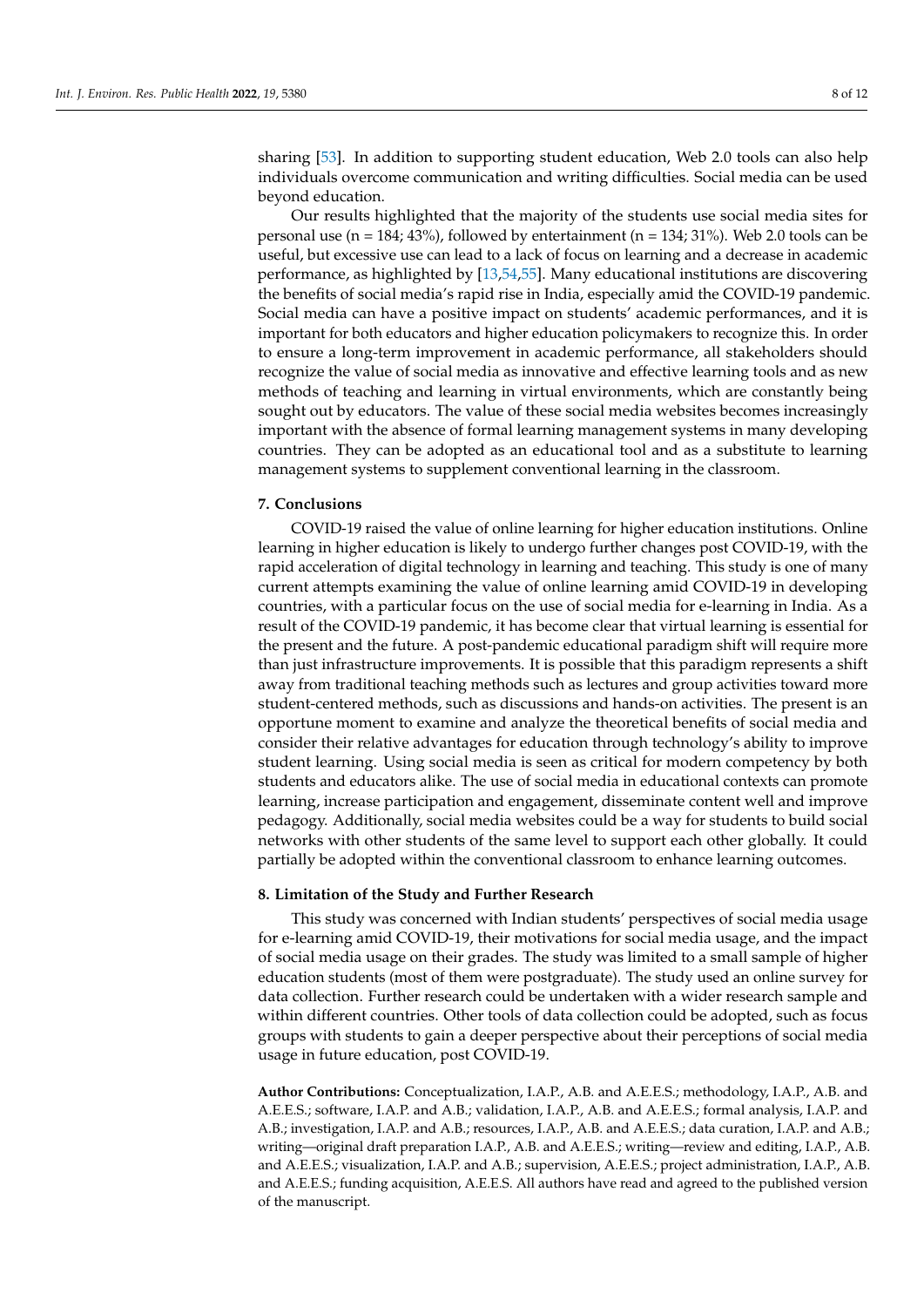c. Altruism

**Funding:** This work was supported by the Deanship of Scientific Research, Vice Presidency for Graduate Studies and Scientific Research, King Faisal University, Saudi Arabia [Project No. GRANT423].

**Institutional Review Board Statement:** The study was conducted according to the guidelines of the Declaration of Helsinki and approved by the deanship of scientific research ethical committee, King Faisal University (project number: GRANT423, date of approval: 10 December 2021).

**Informed Consent Statement:** Informed consent was obtained from all subjects involved in the study.

Data Availability Statement: Data is available upon request from researchers who meet the eligibility criteria. Kindly contact the first author privately through the e-mail.

<span id="page-8-0"></span>**Conflicts of Interest:** The authors declare no conflict of interest.

#### Appendix A *Internation. Res. Public Health A*

Dear Student, *Deal Student,* 

We are conducting a study on the use of social media during COVID 19 for online we are conducting a study on the use of social media during COVID 19 for online<br>learning purposes. We look for your valuable response based on the questions given below. This questionnaire is framed to collect data from the Post-Graduate and Undergraduate Students from different Indian colleges and universities. b. Personal Use cung a stuay on<br>W

Your response will be kept confidential and used only for this study purpose. Therefore, our kind requests you to please spare few minutes to fill up the questionnaire. Your **Section C** cooperation in this regard will be very appreciable.

**10. Institute which we are Impact on your grade which we are instituted which we are instituted which we are instituted which we are instituted which we are instituted which we are instituted which we are instituted which**  $\frac{1}{2}$ 10. **What is the Impact on your grade while you use social media?**  $\overline{I}$  The *necessarish cuc* 

Exerciscus

Note: please tick the most appropriate answer form your perspective.

| Section A        |                                                                                                                      |                               |
|------------------|----------------------------------------------------------------------------------------------------------------------|-------------------------------|
|                  | 1. Name (optional):                                                                                                  | Contact: (optional):          |
| 2. Gender:       |                                                                                                                      | Male<br>Female                |
|                  | 3. Educational Qualification:<br>4. University/College Name (optional):       .<br>5. Subject/Stream:                | Undergraduate<br>Postgraduate |
| a.               | Science/Engineering                                                                                                  |                               |
| b.               | Arts/Social Science                                                                                                  |                               |
| c.               | Commerce/management                                                                                                  |                               |
|                  | 6. Do you use social media for educational-related purposes?                                                         |                               |
| <b>YES</b>       |                                                                                                                      |                               |
| $NO$             |                                                                                                                      |                               |
|                  | (Note: If NO SKIP all the questions below).<br>7. How much Time you Spent on social media on daily basis in general? |                               |
| a.               | <1 h                                                                                                                 |                               |
| b.               | $1-2h$                                                                                                               |                               |
| c.               | $3-4h$                                                                                                               |                               |
| d.               | >5 h                                                                                                                 |                               |
| <b>Section B</b> |                                                                                                                      |                               |
|                  | 8. Highlight the Social media platforms of your choice:                                                              |                               |
| a.               | YouTube                                                                                                              |                               |
| b.               | Facebook                                                                                                             |                               |
| c.               | Research Gate                                                                                                        |                               |
| d.               | Twitter                                                                                                              |                               |
| e.               | Others                                                                                                               |                               |
|                  |                                                                                                                      |                               |

*Int. J. Environ. Res. Public Health* **2022**, *19*, x FOR PEER REVIEW 10 of 12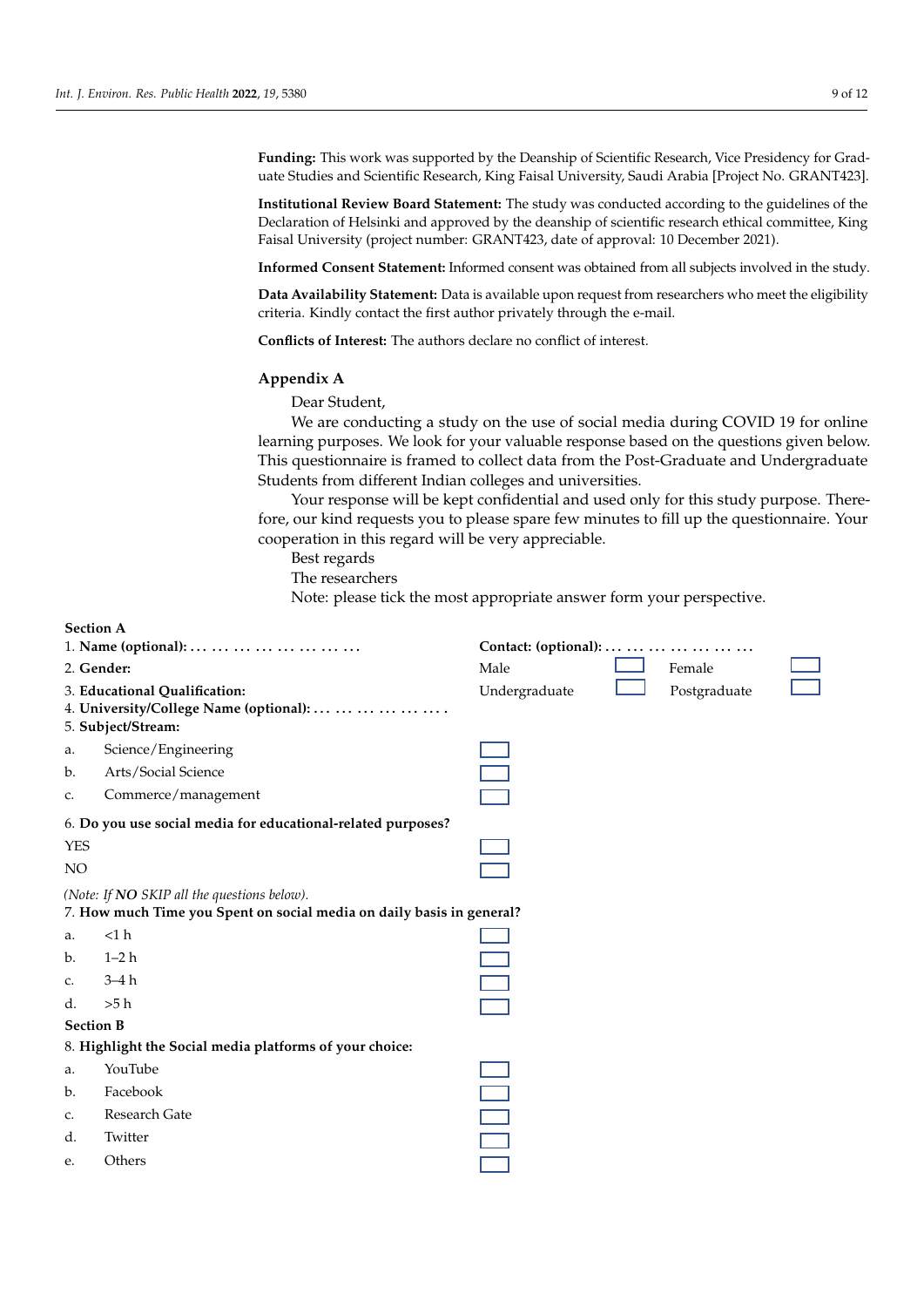## 9. What Motivates you to Use social media

| a.              | Entertainment                                                            |  |
|-----------------|--------------------------------------------------------------------------|--|
| b.              | Personal Use                                                             |  |
| $\mathcal{C}$ . | Altruism                                                                 |  |
| d.              | Information seeking                                                      |  |
|                 | <b>Section C</b>                                                         |  |
|                 | 10. What is the Impact on your grade while you use social media?         |  |
| a.              | Helped my grade                                                          |  |
| b.              | Not helped my grade                                                      |  |
|                 | 11. How has Social Media use impacted your Overall Academic Performance? |  |
| a.              | Highly impact (positive)                                                 |  |
| b.              | Moderate impact                                                          |  |
| c.              | Highly impact (Negative)                                                 |  |
|                 |                                                                          |  |

### 12. Attitudes toward and beliefs about social media use in educa 12. Attitudes toward and beliefs about social media use in education

| <b>STATEMENTS</b>                                                      | Strongly<br><b>Disagree</b> | <b>Disagree</b> | <b>Neither Agree</b><br><b>Nor Disagree</b> | Agree | <b>Strongly</b><br>Agree |
|------------------------------------------------------------------------|-----------------------------|-----------------|---------------------------------------------|-------|--------------------------|
| Enjoy using social networking sites                                    |                             |                 |                                             |       |                          |
| Ease of use                                                            |                             |                 |                                             |       |                          |
| Better learning opportunities with social networking                   |                             |                 |                                             |       |                          |
| Enjoy using social networking for assignments                          |                             |                 |                                             |       |                          |
| Social networking is good for socializing not for learning             |                             |                 |                                             |       |                          |
| Social networking makes learning interactive/interaction<br>with peers |                             |                 |                                             |       |                          |
| Social networking improving student outcomes                           |                             |                 |                                             |       |                          |
| Social networking encourages sharing                                   |                             |                 |                                             |       |                          |
| Satisfied with social networking in collaborative                      |                             |                 |                                             |       |                          |
| learning environments                                                  |                             |                 |                                             |       |                          |
| Using social networking is distracting in education                    |                             |                 |                                             |       |                          |

#### 5. Sobaih, A.E.E.; Moustafa, M.A. Speaking the Same Language: The Value of Social Networking Sites for Hospitality and Tourism  $Rafarances$ **References** 3. Bonk, C.J.; King, K.S. *Electronic Collaborators Learner-Centered Technologies for Literacy, Apprenticeship, and Discourse*; Routledge: 1. Xie, X.; Siau, K.; Nah, F.F.-H. COVID-19 pandemic—Online education in the new normal and the next normal. *J. Inf. Technol.*   $U(s)$ References

- <span id="page-9-0"></span>Xie, X.; Siau, K.; Nah, F.F.-H. COVID-19 pandemic—Online education in the new normal and the next normal *Appl. Res.* 2020, 22, 175–187. [CrossRef] 1. Xie, X.; Siau, K.; Nah, F.F.-H. COVID-19 pandemic—Online education in the new normal and the next normal. J. Inf. Technol. Ca 1. Xie, X.; Siau, K.; Nah, F.F.-H. COVID-19 pandemic—Online education in the new normal and the next normal. J. Inf. Technol. Case **\*\*\*THANK YOU\*\*\***. Using social networking is distracting in education *Appl. Res.* **2020**, *22*, 175–187. [CrossRef]
- <span id="page-9-1"></span>*Appl. Nes. 2020, 22, 175*–107. [CrossNer]<br>Fisher, M.; Baird, D.E. Online learning design that fosters student support, self-regulation, and retention. *Ca* **2005**, 22, 88–107. [CrossRef] 2. Fisher, M.; Baird, D.E. Online learning design that fosters student support, self-regulation, and retention. Campus-Wide Inf. Sy 2. Fisher, M.; Baird, D.E. Online learning design that fosters student support, self-regulation, and retention. Campus-Wide Inf. Sy  $2005.22.88 - 107$  [CrossRef] pandemic education in the new normal and the next normal and the next normal. **J.** Inf. Technol. **J. Inf. Technol.** 2. Fisher, M.; Baird, D.E. Online learning design that fosters student support, self-regulation, and retention. *Campus-Wide Inf. Syst.*
- <span id="page-9-2"></span>2003, 22, 60–107. [CrossRer]<br>Bonk, C.J.; King, K.S. Electronic Collaborators Learner-Centered Technologies for Literacy, Apprenticeship, and Discourse; Ro 3. Bonk, C.J.; King, K.S. Electronic Collaborators Learner-Centered Technologies for Literacy, Apprenticeship, and Discourse; Routled;  $\mu$  London, UK, 2012. 3. Bonk, C.J.; King, K.S. Electronic Collaborators Learner-Centered Technologies for Literacy, Apprenticeship, and Discourse; Routledge: 2. Fisher, M.; Baird, D.E. Online learning design that fosters student support, self-regulation, and retention. *Campus-Wide Inf. Syst.*
- <span id="page-9-3"></span>London, UN, 2012.<br>4. Sobaih, A.E.E.; Moustafa, M.; Ghandforoush, P.; Khan, M. To use or not to use? SNAs in higher education in developing countriour. Comput. Hum. Behav. 2016, 58, 296–305. [CrossRef] 4. Sobaih, A.E.E.; Moustafa, M.; Ghandforoush, P.; Khan, M. To use or not to use? SNAs in higher education in developing countries.
- <span id="page-9-4"></span>Sobaih, A.E.E.; Moustafa, M.A. Speaking the Same Language: The Value of Social Networking Sites for Hospitality and T Comput. Hum. Benuo. 2016, 36, 290–303. [CrossRef]<br>5. Sobaih, A.E.E.; Moustafa, M.A. Speaking the Same Language: The Value of Social Networking Sites for Hospitality and Touris Higher Education in Egypt. J. Hosp. Tour. Educ. 2016, 28, 21-31. [\[CrossRef\]](http://doi.org/10.1080/10963758.2015.1127169) **2005**, *22*, 88–107. https://doi.org/10.1108/10650740510587100. 5. Sobaih, A.E.E.; Moustafa, M.A. Speaking the Same Language: The Value of Social Networking Sites for Hospitality and Tourism
- <span id="page-9-5"></span>6. Alamri, M.; Almaiah, M.; Al-Rahmi, W. Social Media Applications Affecting Students' Academic Performance: A Model Developed for Sustainability in Higher Education. Sustainability 2020, 12, 6471. [\[CrossRef\]](http://doi.org/10.3390/su12166471)
- <span id="page-9-10"></span>7. Sobaih, A.; Hasanein, A.; Abu Elnasr, A. Responses to COVID-19 in Higher Education: Social Media Usage for Sustaining Formal Academic Communication in Developing Countries. Sustainability 2020, 12, 6520. [CrossRef]
- <span id="page-9-6"></span>8. Sobaih, A.E.E.; Salem, A.E.; Hasanein, A.M.; Abu Elnasr, A.E. Responses to COVID-19 in Higher Education: Students' Learning Experience Using Microsoft Teams versus Social Network Sites. Sustainability 2021, 13, 10036. [CrossRef]
- <span id="page-9-9"></span><span id="page-9-8"></span><span id="page-9-7"></span>9. Aboagye, E.; Yawson, J.A.; Appiah, K.N. COVID-19 and E-Learning: The Challenges of Students in Tertiary Institutions. mal Academic Communicatio[n in Deve](http://doi.org/10.37256/ser.212021422)loping Countries. *Sustainability* **2020**, *12*, 6520. https://doi.org/10.3390/su12166520. *Soc. Educ. Res.* **2020**, *2*, 1–8. [CrossRef]  $\frac{500}{100}$ , Eulic, Res. 2020,  $\frac{1}{2}$ , 1–6. [CrossRef]
	- 10. Northcote, M.; Kendle, A. Informal online networks for learning: Making use of incidental learning through recreation. In Proceedings of the International Education Research Conference, Fremantle, Australia, 2–6 December 2001.
	- 11. Alqahtani, A.Y.; Rajkhan, A.A. E-Learning Critical Success Factors during the COVID-19 Pandemic: A Comprehensive Analysis of E-Learning Managerial Perspectives. *Educ. Sci.* **2020**, *10*, 216. [\[CrossRef\]](http://doi.org/10.3390/educsci10090216)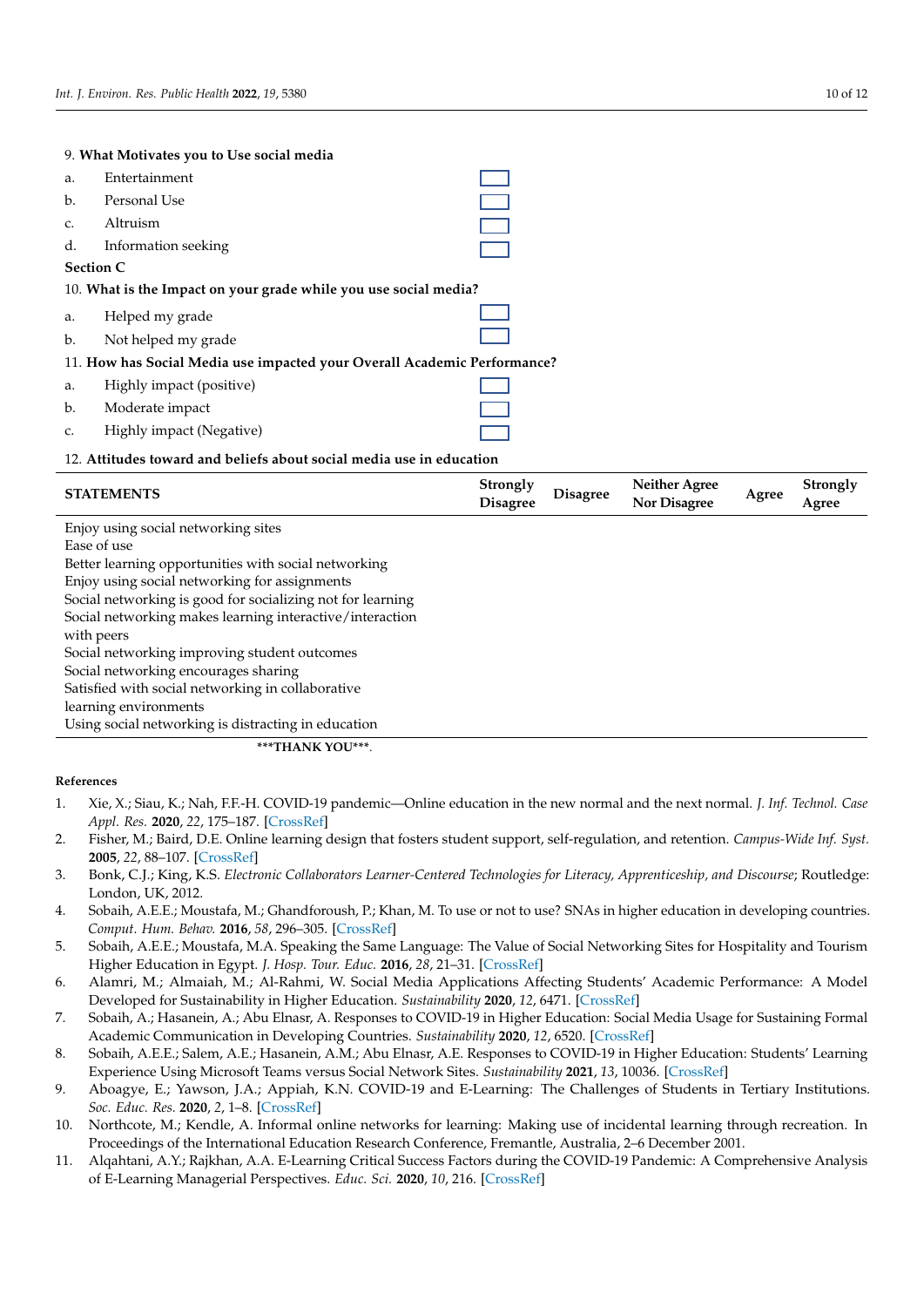- <span id="page-10-0"></span>12. Almaiah, M.A.; Jalil, M.A.; Man, M. Preliminary Study for Exploring the Major Problems and Activities of Mobile Learning System: A case Study of Jordon. *J. Theor. Appl. Inf. Technol.* **2016**, *93*, 1–23.
- <span id="page-10-1"></span>13. Eltahir, M.E. E-Learning in Developing Countries: Is it a Panacea? A Case Study of Sudan. *IEEE Access* **2019**, *7*, 97784–97792. [\[CrossRef\]](http://doi.org/10.1109/ACCESS.2019.2930411)
- <span id="page-10-2"></span>14. Aagaard, J. Drawn to distraction: A qualitative study of off-task use of educational technology. *Comput. Educ.* **2015**, *87*, 90–97. [\[CrossRef\]](http://doi.org/10.1016/j.compedu.2015.03.010)
- <span id="page-10-3"></span>15. Mou, T.-Y. Online learning in the time of the COVID-19 crisis: Implications for the self-regulated learning of university design students. *Act. Learn. High. Educ.* **2021**, 146978742110512. [\[CrossRef\]](http://doi.org/10.1177/14697874211051226)
- <span id="page-10-4"></span>16. Demirbilek, M. Social media and peer feedback: What do students really think about using Wiki and Facebook as platforms for peer feedback? *Act. Learn. High. Educ.* **2015**, *16*, 211–224. [\[CrossRef\]](http://doi.org/10.1177/1469787415589530)
- <span id="page-10-5"></span>17. Wang, Q.; Chen, W.; Liang, Y. The Effects of Social Media on College Students. *MBA Stud. Scholarsh.* **2011**, *5*, 1548-1379.
- <span id="page-10-6"></span>18. Al-Bahrani, A.; Patel, D.; Sheridan, B. Engaging students using social media: The students' perspective. *Int. Rev. Econ. Educ.* **2015**, *19*, 36–50. [\[CrossRef\]](http://doi.org/10.1016/j.iree.2015.06.001)
- <span id="page-10-7"></span>19. Dabbagh, N.; Kitsantas, A. Personal Learning Environments, social media, and self-regulated learning: A natural formula for connecting formal and informal learning. *Internet High. Educ.* **2012**, *15*, 3–8. [\[CrossRef\]](http://doi.org/10.1016/j.iheduc.2011.06.002)
- <span id="page-10-9"></span>20. Lau, W.W. Effects of social media usage and social media multitasking on the academic performance of university students. *Comput. Hum. Behav.* **2016**, *68*, 286–291. [\[CrossRef\]](http://doi.org/10.1016/j.chb.2016.11.043)
- <span id="page-10-8"></span>21. Kuh, G.D. What Student Affairs Professionals Need to Know About Student Engagement. *J. Coll. Stud. Dev.* **2009**, *50*, 683–706. [\[CrossRef\]](http://doi.org/10.1353/csd.0.0099)
- <span id="page-10-10"></span>22. Summers, J.J.; Svinicki, M.D. Investigating classroom community in higher education. *Learn. Individ. Differ.* **2007**, *17*, 55–67. [\[CrossRef\]](http://doi.org/10.1016/j.lindif.2007.01.006)
- 23. Kirschner, P.A.; Karpinski, A.C. Facebook®and academic performance. *Comput. Hum. Behav.* **2010**, *26*, 1237–1245. [\[CrossRef\]](http://doi.org/10.1016/j.chb.2010.03.024)
- 24. David, O.N.; Helou, A.M.; Ab.Rahim, N.Z. Model of perceived influence of academic performance using social networking. *Int. J. Comput. Technol.* **2012**, *2*, 24–29. [\[CrossRef\]](http://doi.org/10.24297/ijct.v2i1.2612)
- <span id="page-10-15"></span>25. Paul, J.A.; Baker, H.M.; Cochran, J.D. Effect of online social networking on student academic performance. *Comput. Hum. Behav.* **2012**, *28*, 2117–2127. [\[CrossRef\]](http://doi.org/10.1016/j.chb.2012.06.016)
- 26. Masood, A.; Luqman, A.; Feng, Y.; Ali, A. Adverse consequences of excessive social networking site use on academic performance: Explaining underlying mechanism from stress perspective. *Comput. Hum. Behav.* **2020**, *113*, 106476. [\[CrossRef\]](http://doi.org/10.1016/j.chb.2020.106476)
- <span id="page-10-11"></span>27. Wu, J.-Y.; Cheng, T. Who is better adapted in learning online within the personal learning environment? Relating gender differences in cognitive attention networks to digital distraction. *Comput. Educ.* **2018**, *128*, 312–329. [\[CrossRef\]](http://doi.org/10.1016/j.compedu.2018.08.016)
- <span id="page-10-12"></span>28. le Roux, D.B.; Parry, D.A. In-lecture media use and academic performance: Does subject area matter? *Comput. Hum. Behav.* **2017**, *77*, 86–94. [\[CrossRef\]](http://doi.org/10.1016/j.chb.2017.08.030)
- <span id="page-10-13"></span>29. Hasnain, H.; Nasreen, A.; Ijaz, H. Impact of social media usage on academic performance of university students. In Proceedings of the 2nd International Research Management & Innovation Conference (IRMIC), Online, 26–27 August 2015.
- <span id="page-10-14"></span>30. Tariq, W.; Mehboob, M.; Khan, M.A.; Ullah, F. The Impact of Social Media and Social Networks on Education and Students of Pakistan. *Int. J. Comput. Sci. Issues* **2012**, *9*, 407–411.
- <span id="page-10-16"></span>31. Andersson, A.; Hatakka, M.; Grönlund, Å.; Wiklund, M. Reclaiming the students—Coping with social media in 1:1 schools. *Learn. Media Technol.* **2014**, *39*, 37–52. [\[CrossRef\]](http://doi.org/10.1080/17439884.2012.756518)
- <span id="page-10-17"></span>32. Greenhow, C.; Askari, E. Learning and teaching with social network sites: A decade of research in K-12 related education. *Educ. Inf. Technol.* **2017**, *22*, 623–645. [\[CrossRef\]](http://doi.org/10.1007/s10639-015-9446-9)
- <span id="page-10-18"></span>33. Greenhow, C.; Chapman, A. Social distancing meet social media: Digital tools for connecting students, teachers, and citizens in an emergency. *Inf. Learn. Sci.* **2020**, *121*, 341–352. [\[CrossRef\]](http://doi.org/10.1108/ILS-04-2020-0134)
- <span id="page-10-19"></span>34. Cain, J. It's Time to Confront Student Mental Health Issues Associated with Smartphones and Social Media. *Am. J. Pharm. Educ.* **2018**, *82*, 6862. [\[CrossRef\]](http://doi.org/10.5688/ajpe6862) [\[PubMed\]](http://www.ncbi.nlm.nih.gov/pubmed/30323396)
- <span id="page-10-20"></span>35. Abi-Jaoude, E.; Naylor, K.T.; Pignatiello, A. Smartphones, social media use and youth mental health. *Can. Med Assoc. J.* **2020**, *192*, E136–E141. [\[CrossRef\]](http://doi.org/10.1503/cmaj.190434) [\[PubMed\]](http://www.ncbi.nlm.nih.gov/pubmed/32041697)
- <span id="page-10-21"></span>36. Krejcie, R.V.; Morgan, D.W. Determining Sample Size for Research Activities. *Educ. Psychol. Meas.* **1970**, *30*, 607–610. [\[CrossRef\]](http://doi.org/10.1177/001316447003000308)
- <span id="page-10-22"></span>37. Evans, J.R.; Mathur, A. The value of online surveys. *Internet Res.* **2005**, *15*, 195–219. [\[CrossRef\]](http://doi.org/10.1108/10662240510590360)
- <span id="page-10-23"></span>38. Palla, I.A.; Sheikh, A. Impact of social media on the academic performance of college students in Kashmir. *Inf. Discov. Deliv.* **2020**, *49*, 298–307. [\[CrossRef\]](http://doi.org/10.1108/IDD-06-2020-0061)
- <span id="page-10-24"></span>39. Kolhar, M.; Kazi, R.N.A.; Alameen, A. Effect of social media use on learning, social interactions, and sleep duration among university students. *Saudi J. Biol. Sci.* **2021**, *28*, 2216–2222. [\[CrossRef\]](http://doi.org/10.1016/j.sjbs.2021.01.010)
- <span id="page-10-25"></span>40. Caner, M.; Aydin, S. Self efficacy beliefs of pre-service educators on technology integration. *Turk. Online J. Distance Educ.* **2020**, *22*, 79–94.
- <span id="page-10-26"></span>41. Awidi, I.T.; Paynter, M.; Vujosevic, T. Facebook group in the learning design of a higher education course: An analysis of factors influencing positive learning experience for students. *Comput. Educ.* **2018**, *129*, 106–121. [\[CrossRef\]](http://doi.org/10.1016/j.compedu.2018.10.018)
- <span id="page-10-27"></span>42. Elshaer, I.A.; Sobaih, A.E.E. FLOWER: An Approach for Enhancing E-Learning Experience Amid COVID-19. *Int. J. Environ. Res. Public Health* **2022**, *19*, 3823. [\[CrossRef\]](http://doi.org/10.3390/ijerph19073823)